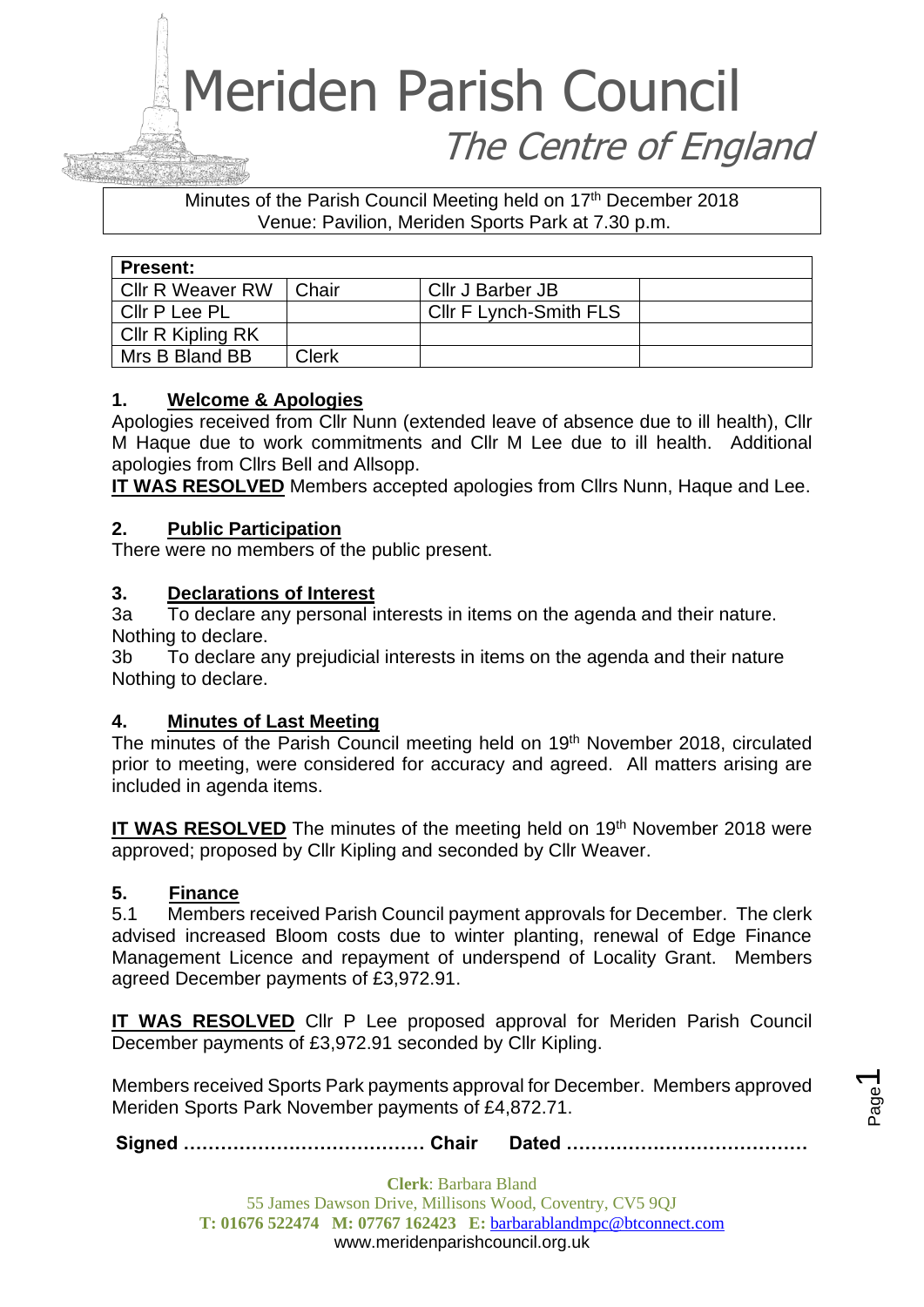

**IT WAS RESOLVED** Cllr P Lee proposed approval of Meriden Sports Park December payments of £3,158.14 seconded by Cllr Kipling.

#### 5.2St Laurence Church Request

RW advised receipt of NALC Legal Services, Solicitor and Head of Legal, reply to correspondence challenge received from Mr Douglas on behalf of the PCC. There is no conclusive ruling on the 1894 Act "the powers in the 1894 Act prohibit councils' involvement in property relating to the affairs of the church e.g. the maintenance or improvement of buildings or land or contributing to the costs".

The complexity of fully understanding the impact of any legal challenge without supporting case law is difficult to ascertain. Further advice is requested from Andrew Kinsey, SMBC Solicitor. Members agreed this item be referred to January's meeting. **Action: Clerk to chase SMBC Solicitor, Andrew Kinsey, for legal opinion.**

#### 5.3Finance Committee Recommendations

5.3(i)RW reported finance committee met on 10<sup>th</sup> December and recommend Member's approval for a precept increase of 4%. Justification for this increase includes (i) new enforcement officer initiative; (ii) Brexit uncertainty with potential devolution of services to parish and town councils; and (iii) other unknown costs such as legal/professional/staff. RW further advised that currently there is no cap on precept increase but this may be introduced by the Government in the future; therefore it would be prudent to consider this uplift to meet proposed budget increases.

Members considered and approved the finance committee recommendation for a 4% increase to precept for financial year 2019-2020.

**IT WAS RESOLVED** Members approved Finance recommendation to approve a 4% increase to precept for financial year 2019-2020. Proposed by Cllr Kipling and seconded by Cllr P Lee.

5.3(ii)Bank Audit – Clerk advised that Barclays are undertaking security checks to meet latest regulatory standards. After taking advice from Barclays Business Team all current Members irrespective or not if they have access to bank accounts or are current signatories on bank mandate, are required to complete the Owners, Controllers and related parties documentation. The required paperwork was circulated during the meeting for all attendees to complete.

**Action: Clerk to forward completed documentation to Barclays Business Team.**

#### **6. Progress Reports**

6.1 Village Hall Management Committee Nothing to report.

**Signed ………………………………… Chair Dated …………………………………**

Page  $\boldsymbol{\sim}$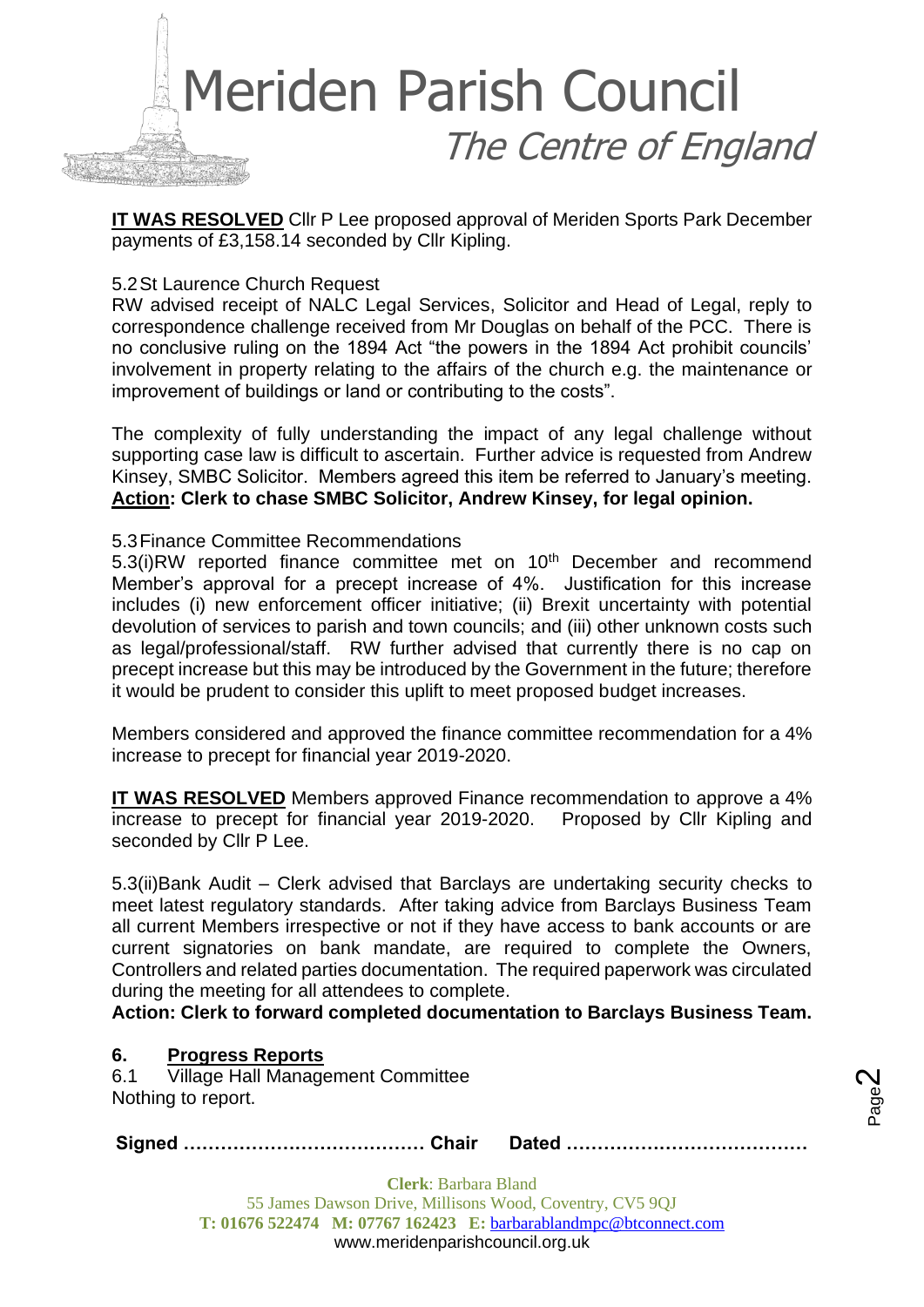

6.2 War Memorials Nothing to report. 6.2(i) Heritage Monuments & Memorial Funding Nothing to report.

6.3 Meriden Pool

Clerk advised the Friends Group had planted 500 English Bluebells on the rear bank of pool. The trees and hedge secured from Arden Tree Scheme are being delivered on 10<sup>th</sup> January with planting scheduled for 11<sup>th</sup> January supported by SMBC Rangers. **Action: Clerk to liaise with SMBC, Meriden School and Friends to maximise MBC support for planting.** 

Cllr P Lee was vociferous in raising his concerns over the issues relating to seagull presence and feeding frenzy over Fairfield Rise properties and the emptying of carrier bags full of stale bread and out of date produce from the Co-Op Balsall Common to the wildfowl. Much debate continued with requests to (i) write a letter to the Co-Op; (ii) write a letter to public health; (iii) engage with the police in terms of neighbour nuisance and public order.

**Action: Clerk to write to Co-Op, Public Health and engage Rural Police Team. Also take advice from Neighbourhood Co-ordinator and SMBC.**

6.3(i) Red Kite Management Plan & Suez Funding Nothing to report.

6.4 Allotments Nothing to report.

6.5 Footpaths/Forum Nothing to report.

#### 6.6 Quarries Liaison Group

RW advised the group met on 10<sup>th</sup> December and it was an interesting meeting. Paul Tovey, SMBC Highways and David Wigfield, SMBC Planning were in attendance. Various planning applications are in process and decision is awaited. The PC made available the Pavilion for two public drop in sessions to raise public awareness on the redesign and proposed application content for Biomass Plant which will provide open composting of food waste. The PC has until the New Year to respond and RW, Clerk and Mrs Park will meet early January to formally draft a response. A resident who attended a drop in session is assisting with the technical element to the response from an EA perspective.

**Action: RW, clerk and Mrs Parker to draft response to Biomass Plant Application for SMBC planning portal.**

Page ო

|--|--|--|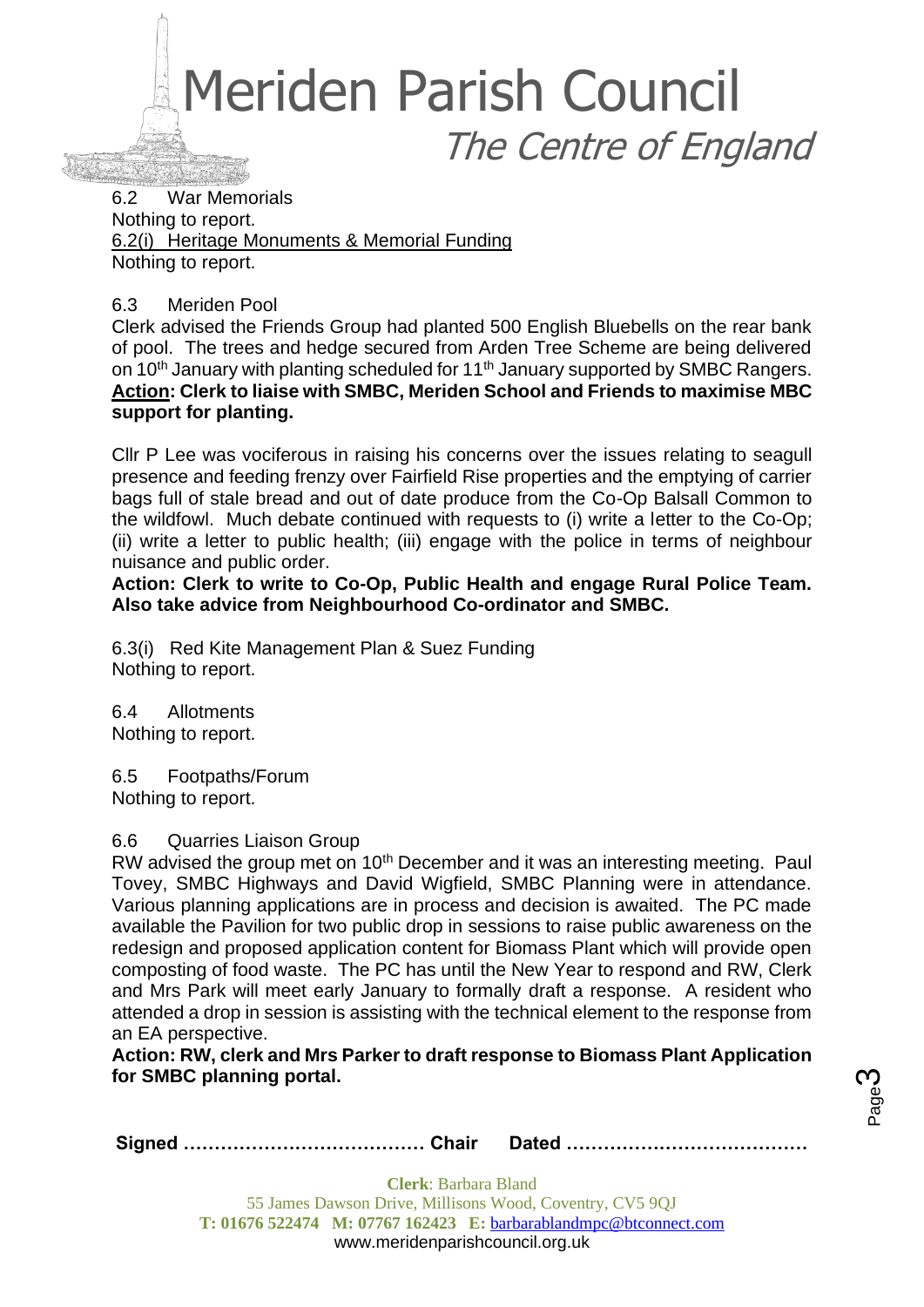# Meriden Parish Council The Centre of England

RW wish to formally record thanks on behalf of the parish Council to Mrs Lynn Parker who has been invaluable with her research, understanding, contribution and time she has committed to assisting the parish council with their response to the very technical planning applications that have had to be evaluated and processed. All Members endorsed Mrs Parker's valuable contribution and commitment on behalf of Meriden residents.

RW also mentioned that Tarmac will be pulling out of Meriden Quarry and there was discussion as to who would take over the administration of the liaison group; it should also be noted that Cllr Bell will not be standing again in the forthcoming elections and therefore will no longer be the SMBC Sands Representative or Chair of the Quarry Liaison Group.

6.7 Solihull Area Committee

Nothing to report. Next meeting 15<sup>th</sup> January 2019 at Hampton.

6.8Tree Wardens & TPO List

Nothing to report. The TPO list is to be included in the NDP. **Action:Tree Warden to liaise with clerk and NDP Group.**

#### 6.9 Community Surgeries

**Community Surgery 3rd December 2018 –** Hosted by clerk and Bruce Brant.

• Street lighting issues at top of Leys Lane/Fillongley Road with lighting shielded by tree growth. Vulnerable adults trying to see during hours of darkness from SCH bungalows and Alspath Road.

**Action: email sent to Bruce Brant outlining issues under health, safety and wellbeing agenda. Matter escalated to Highways and Tree Officer.**

• Gullies dropping, drains are broken after Fillongley Bridge down to Merriroyles. Two have been reported twice before as defect repairs without action. Now considered high risk and a hazard – risk assessment requested by Highways.

**Action: Bruce Brant to liaise with Highways and Drainage for repairs and risk assessment.**

• Hampton Lane 3-2-1 sign has been removed after only 2 weeks trials? Was this long enough and what did the evidence show regarding speeding traffic.

**Action: Bruce Brant to liaise with Dav Chohan, Highways Officer responsible for trials.**

• Residents living on Highfield complain of bright spot light shining into their bedroom window. This light is a spot light mounted above the beacon on new Fillongley Road school crossing.

**Action: Bruce Brant to liaise with David Keaney for adjustment and lighting shield/diffuser to eliminate nuisance.**



**Signed ………………………………… Chair Dated …………………………………**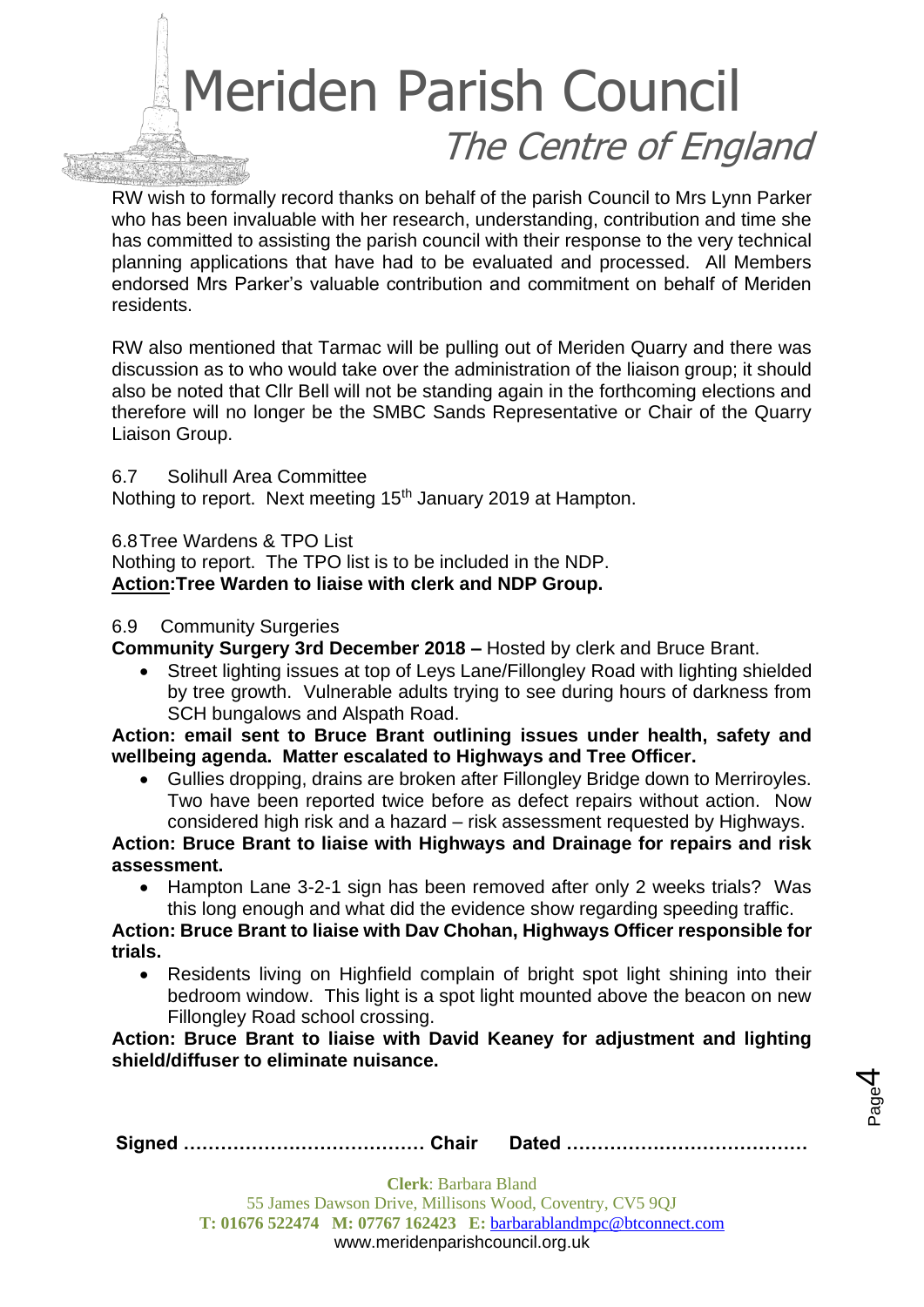

6.10 Community Speed Watch

JB advised nothing to report. Joint training with Hampton is awaited.

**Action: JB to chase up WPC Grant and set up speed watch schedule to commence and joint training for Meriden and Hampton volunteers.**

#### 6.11 HS2

RW advised closure of Bickenhill Lane. There will be big issues with haulage routes and number of HS2 lorry movements. The A452 is to be used for all loads and building of HS2. All briefings are being undertaken and information is required to be put onto website and social media.

#### **Action: BB to forward to ML all information received to date so this may be put into correct format and posted onto website.**

#### 6.12 Meriden Sports Park Quarterly Update

RW advised no update due until January meeting; however she reported:-

- AGM and Directors draft minutes completed;
- Defibrillator for Sports Park and Millison's Wood funding to be applied for;
- Young Person to become Ambassador of Sports Park;
- Velo scheduled to come through Meriden with potential all day road closures:
- Ambassador to interview residents as to what they think?

6.13 Meriden Sport & Recreation Trust Update Nothing to report.

#### **7. Clerk's Report**

Report circulated to Members. Paul Tovey to be invited to attend January's meeting to provide Members and Resident updates to traffic calming measures re. crossing and Fillongley Road priority/give way chicane.

#### **8. District and Ward Councillor Reports**

Nothing to report.

#### **9. Correspondence & Communication**

- NALC Briefing on Salary Evaluation and new pay structure and grading;
- Memorial Bench a letter of thanks and appreciation for parish council support and assistance in Memorial Bench installation for Millison's Wood;
- Emergency Road closure of Back Lane 17th December 2018;
- Mayor's Christmas Card to parish council;
- Health at Heart email for Members and their families to take up discounted service for 1:1 sessions together with Season's Greetings.

#### **10. Meriden Village Matters**

10.1 Library Update

Nothing to report.

**Signed ………………………………… Chair Dated …………………………………**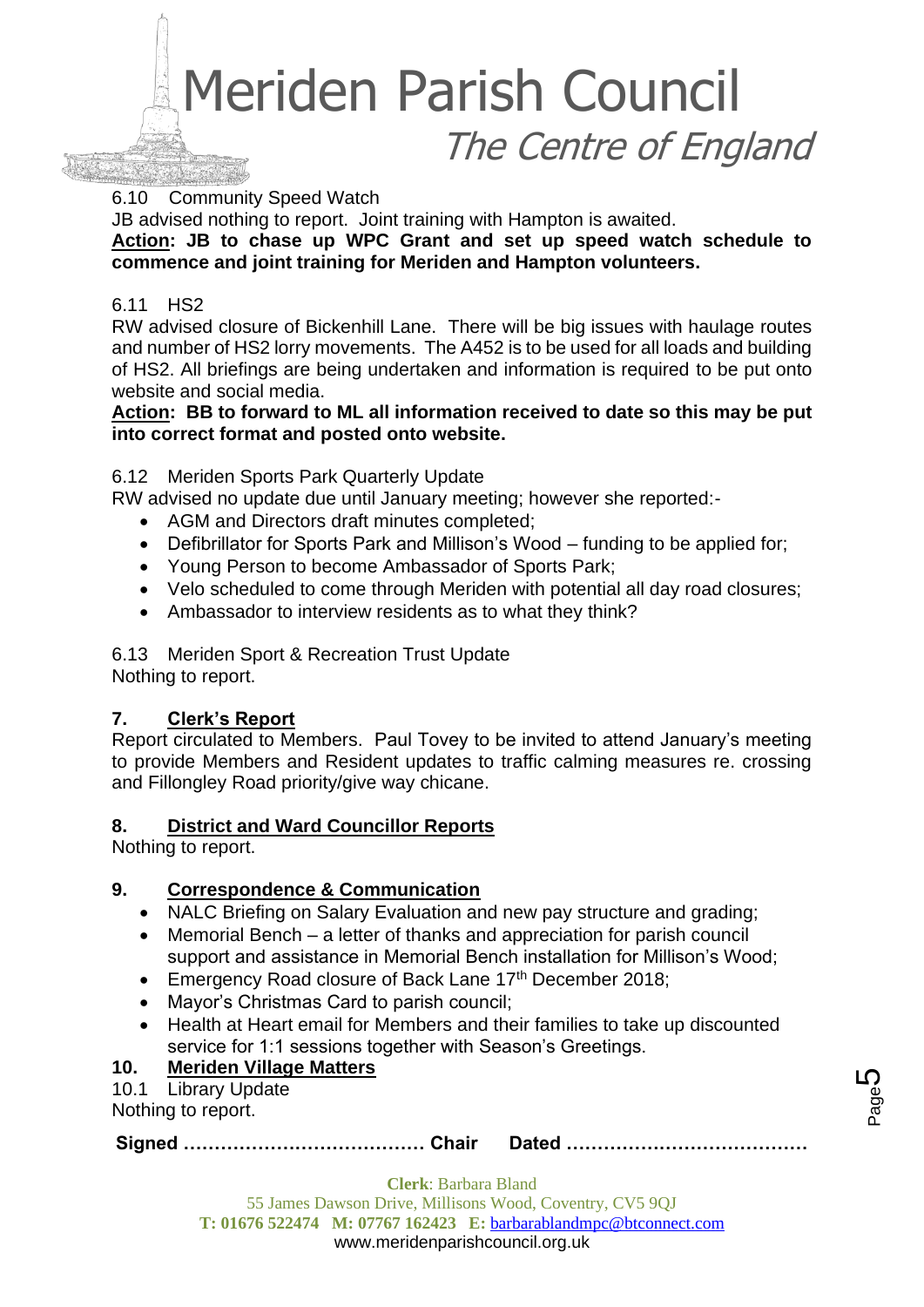

#### **Action: Clerk to chase Kate Bunting and Emma Mayhew.**

10.2 Village Commemoration WW1 Nothing to report.

10.2(i) WW1 Poppy Memorial Site

Cllr P Lee reported that the information clerk received from SMBC has been forwarded to builder of Poppy site.

#### 10.3 Meriden Gate

Nothing to report; awaiting meeting date with Andrew Kinsey, Solicitor, to resolve. **Action: Clerk to chase Andrew Kinsey.**

#### 10.4 Taylor Wimpey (Transfer of Allotments/freehold land)

Clerk reported she met with Richard Beech, Taylor Wimpey Adoption Manager; it was a good meeting with outstanding issues relevant to the Mulberry Gardens development, Leys Lane, discussed. This included a site walk and discussion regarding the land transfer of the allotment gardens to Meriden Parish Council. I await a summary of the items discussed and how we are to move forward to conclude the business of land transfer and ownership of allotments to include car parking spaces and secure storage alternative, together with the highways/developer commitment to provide safety barrier and handrail to the steps leading onto Leys Lane; this once he had revisited the Secretary of State decision documentation and S106 conditions therein. Mr Beech was also going to speak to Trinity regarding their boundary maintenance of hedgerows and/or Debbie Schneider should this fall onto Highways. **Action: Clerk to follow up with Mr Beech and receive update for Members for January's meeting.**

#### 10.5 Highways

RW advised that the trialled traffic calming measures on Fillongley Road continue and installation of the chicane is complete. Issues with the crossing continues. David Keaney and Paul Tovey are invited to January's meeting to update members and field public questions on all issues associated with Fillongley Road. 20mph signage outside school is complete. Gateway signage is to be installed and meeting with Davinder Chohan is arranged for 15th January 2019 at 3pm with Cllrs Weaver, Barber and clerk attending.

#### **Action: Clerk to monitor trials with residents and SMBC; and copied into all email communications.**

#### 10.5(i) Grit Bins

Clerk advised confirmation from SMBC that all grit bins had been cleared of rubbish and refilled as per Meriden's audit. Thanks are recorded to Cllr Lynch-Smith for her diligence in putting together a thorough report and undertaking the audit of all Meriden's grit bins.

**Signed ………………………………… Chair Dated …………………………………**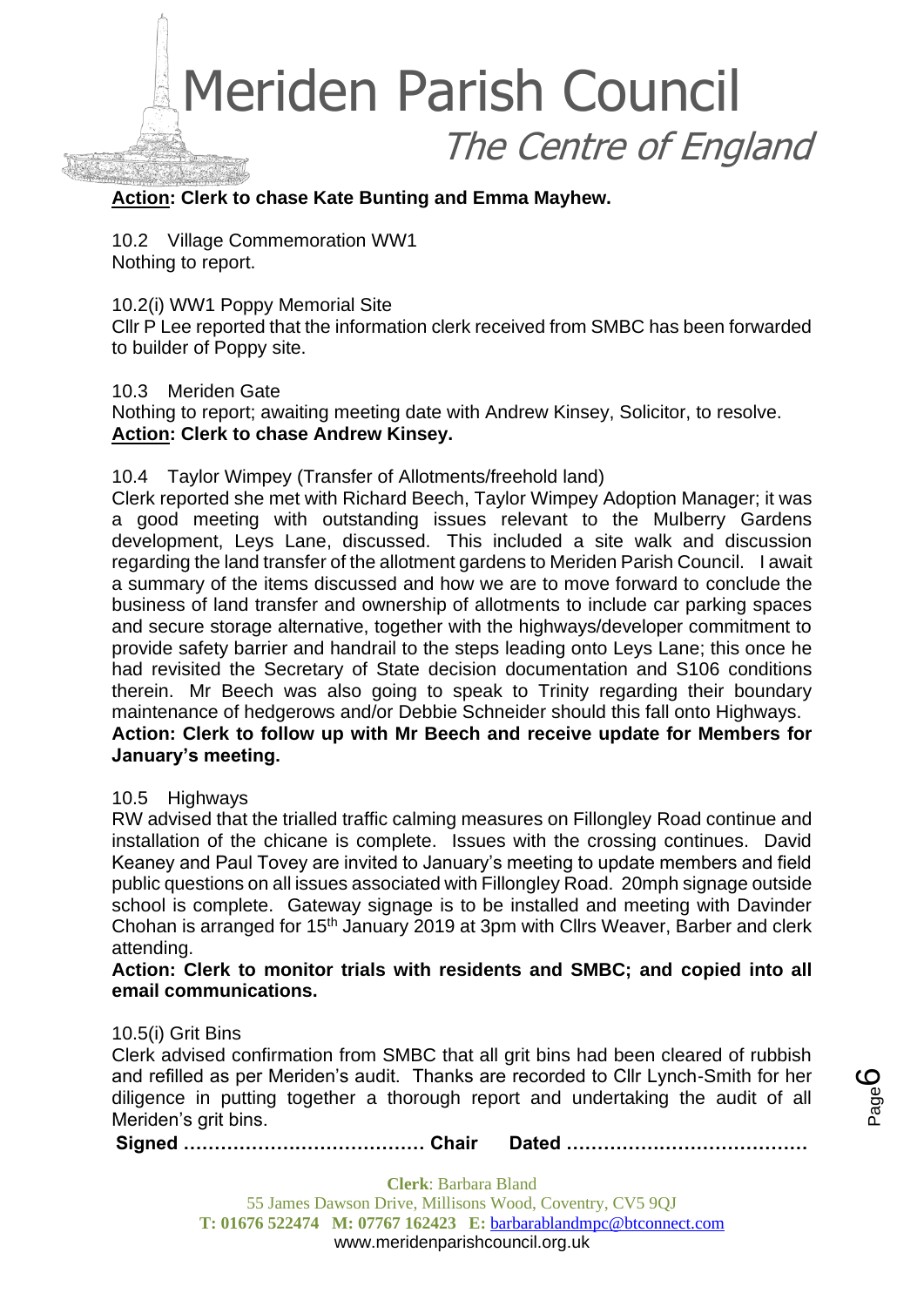

10.6 Land Registry & Ownership Nothing to report.

10.7 Litter Nothing to report and this item to be removed for next meeting.

10.8 Mobile Mast Update Nothing to report. Cllr P Lee stated fibre optic is very poor; RW concluded discussions be reopened with Manor Hotel for mobile mast to be installed. **Action: Clerk to re-open discussion with new management at Manor Hotel.**

10.9 Local Council Award Scheme Nothing to report. 10.9(i) Website Clerk and JB had undertaken review with Real Point and minor revisions to website are currently in process. A meeting to be arranged with Real Point for early January regarding content management and population.

**Action: Clerk to arrange a meeting with Real Point for early January.** 

Members were shown the new colour design and logo; all Members agreed sharper colour and font for visual impact. Also the revised structure of the website was agreed. **IT WAS RESOLVED** Members approved revision to colour use on web pages, logo and structure.

10.10Meriden Public Transport

RW asked if any feedback had been received regarding recent consultation for 82 and 89 services. The clerk confirmed nothing had been received to date and said she would contact Jon Hayes and TfWM Team.

**Action: Clerk to write to Jon Hayes and TfWM Team for update and outcome of transport consultation.**

#### **11. Planning Matters**

11.1 Neighbourhood Planning Update Nothing to report. NP Group meets tomorrow night 18<sup>th</sup> December.

11.1(i) Locality Funding Bid

RW reported the grant underspend has been paid back.

11.2 Neighbourhood Community/Ward Action Plan Nothing to report.

11.2(i) Highways Evidence Nothing to report.

**Signed ………………………………… Chair Dated …………………………………**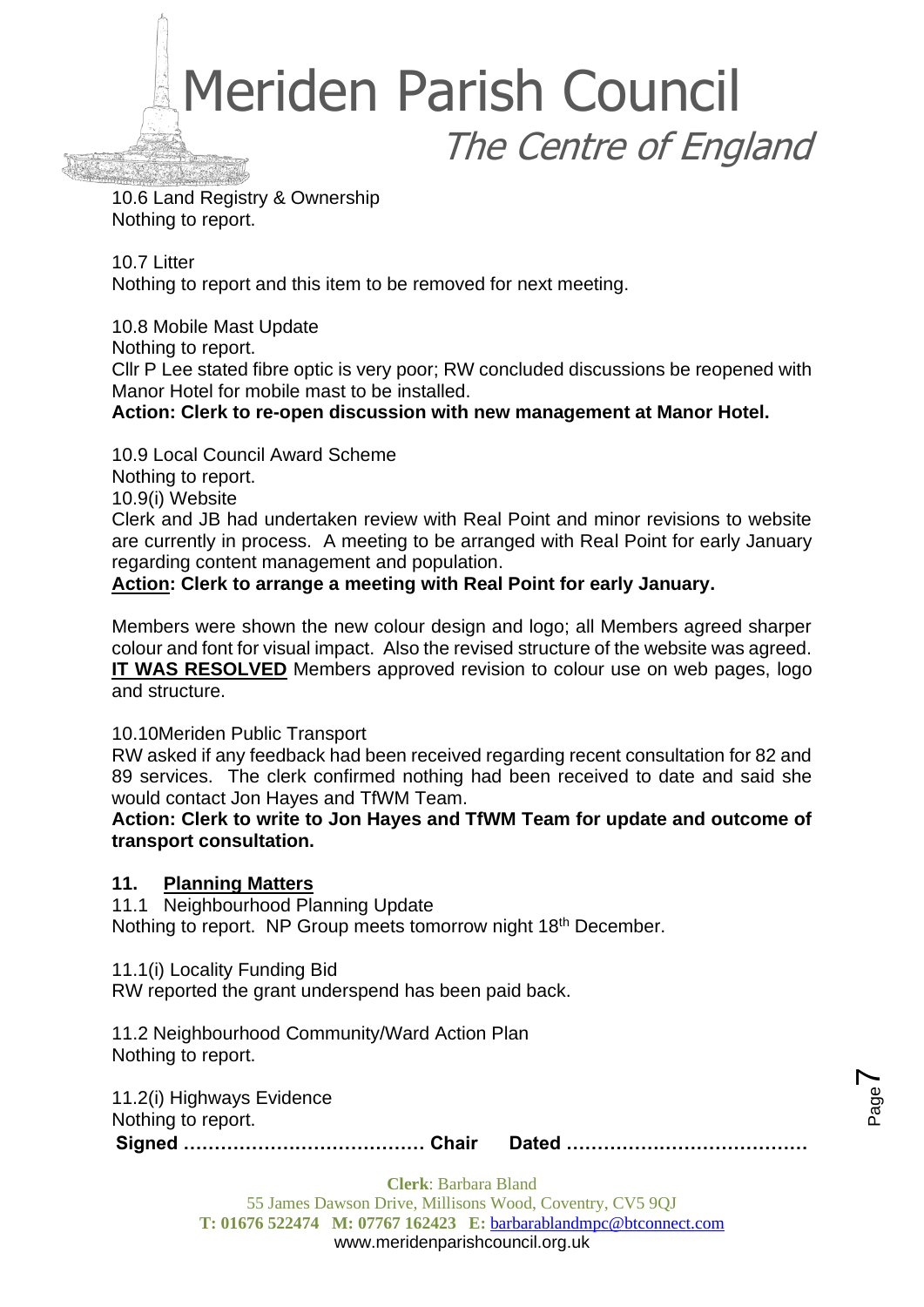

11.3Solihull Local Plan Review Nothing to report.

11.4Planning Application Status Updates

Clerk reported current planning applications in process are:-

| <b>Address</b>                                                 | <b>Planning Application</b>                                                           | <b>Status</b>                |
|----------------------------------------------------------------|---------------------------------------------------------------------------------------|------------------------------|
| <b>Marlbrook Hall</b><br>Farm                                  | PL/2018/02008/PPFL                                                                    | <b>Awaiting decision</b>     |
| <b>Marlbrook Hall</b><br>Farm                                  | PL/2018/02233/PPFL                                                                    | <b>Awaiting decision</b>     |
| Fordson Farm                                                   | PL/2018/02743/PPFL                                                                    | <b>Awaiting decision</b>     |
| Fordson Farm                                                   | PL/2018/02745/PPFL                                                                    | <b>Awaiting decision</b>     |
| Fordson Farm                                                   | PL/2018/02744/PPFL                                                                    | <b>Awaiting decision</b>     |
| Fordson Farm                                                   | PL/2018/02746/PPFL                                                                    | <b>Awaiting decision</b>     |
| Land SW<br><b>Meriden Quarry</b><br><b>Cornets End</b><br>Lane | PL/2018/02524/MWMAJ                                                                   | <b>Awaiting decision</b>     |
| <b>Biomass Plant</b>                                           | PL/2018/01671/EISCOP                                                                  | <b>Parish Notification -</b> |
| Meriden                                                        | due to revision of build & plant                                                      | January 2019 response        |
|                                                                | use - new design due to non-<br>construction of in-vessel                             |                              |
|                                                                | composting.                                                                           |                              |
| Cemex                                                          | PL/2018/02477/PPFL                                                                    | <b>Approved</b>              |
|                                                                | <b>New Recycling Plant</b><br><b>Berkswell Quarry</b>                                 |                              |
| A & A Recycling                                                | <b>NEW Hours of Opening</b><br>6-10 Mon-Fri<br>6-4 Sat & Sun                          | <b>Awaiting decision</b>     |
| NRS c/o OS                                                     | NEW for transport workshop &                                                          | <b>Awaiting decision</b>     |
| Holdings                                                       | offices ex Coleman Site                                                               |                              |
| 155A Main Road                                                 | PL/2018/01997/PPFL<br>resubmission due to land<br>ownership of<br>PL/2018/00531/PPFL. | <b>Awaiting decision</b>     |
| <b>Bull's Head</b>                                             | PL/2018/02648/ADV<br>Replace wall mounted sign and<br>post mounted sign               | <b>Approved</b>              |

**Signed ………………………………… Chair Dated …………………………………**